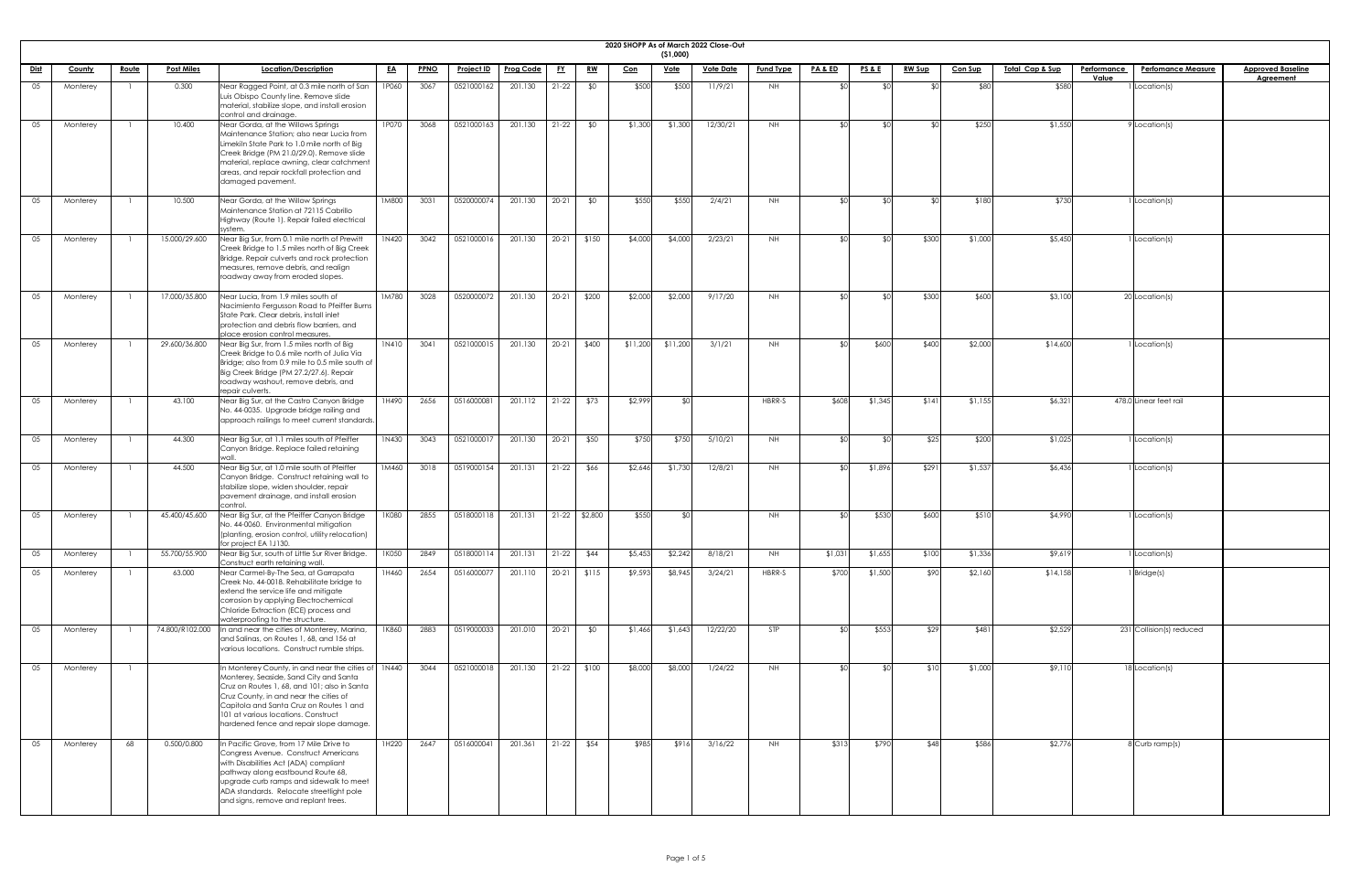| <b>2020 SHOPE</b> |  |
|-------------------|--|

|             |                 |              |                   |                                                                                                                                                                                                                                                                                                                                        |              |             |                   |                  |           |                 |            | (51,000)    | 2020 SHOPP As of March 2022 Close-Out |                  |                    |                 |               |                |                 |                    |                           |                           |
|-------------|-----------------|--------------|-------------------|----------------------------------------------------------------------------------------------------------------------------------------------------------------------------------------------------------------------------------------------------------------------------------------------------------------------------------------|--------------|-------------|-------------------|------------------|-----------|-----------------|------------|-------------|---------------------------------------|------------------|--------------------|-----------------|---------------|----------------|-----------------|--------------------|---------------------------|---------------------------|
| <u>Dist</u> | <b>County</b>   | <u>Route</u> | <b>Post Miles</b> | Location/Description                                                                                                                                                                                                                                                                                                                   | <u>EA</u>    | <b>PPNO</b> | <u>Project ID</u> | <b>Prog Code</b> | <u>FY</u> | <u>RW</u>       | <u>Con</u> | <u>Vote</u> | <b>Vote Date</b>                      | <b>Fund Type</b> | <b>PA &amp; ED</b> | <b>PS&amp;E</b> | <b>RW Sup</b> | <b>Con Sup</b> | Total Cap & Sup | <b>Performance</b> | <b>Perfomance Measure</b> | <b>Approved Baseline</b>  |
|             |                 |              |                   |                                                                                                                                                                                                                                                                                                                                        |              |             |                   |                  |           |                 |            |             |                                       |                  |                    |                 |               |                |                 | Value              |                           | <b>Agreement</b>          |
| 05          | Monterey        | 68           | 1.100/L4.264      | In and near Pacific Grove and Monterey,<br>from Forest Avenue to Route 1. Upgrade<br>Americans with Disabilities Act (ADA) curb<br>ramps, cold plane pavement and place<br>Rubberized Hot Mix Asphalt (RHMA)<br>pavement.                                                                                                              | 1H000        | 2631        | 051600001         | 201.121          | $20 - 21$ | \$70            | \$7,996    | \$6,34      | 8/18/21                               | NH               | \$482              | \$1,638         | \$312         | \$1,675        | \$12,173        |                    | $7.2$ Lane mile(s)        |                           |
| 05          | Monterey        | 68           | 3.400/3.800       | Near Pacific Grove, from Skyline Forest Drive<br>to west of Route 1; also from Haul Road to<br>west of Skyline Forest Drive (PM 2.7/3.2).<br>Increase safety by improving roadway cross<br>slope at curve, sight distance, widen<br>shoulders, install rumble strip, tapered edge<br>treatment and construct drainage<br>improvements. | <b>1J460</b> | 2742        | 0517000113        | 201.010          | $21-22$   | \$11            | \$3,478    |             |                                       | STP              | \$1,207            | \$2,053         | \$356         | \$1,41         | \$8,515         |                    | 182 Collision(s) reduced  |                           |
| 05          | Monterey        | 101          | R41.500/49.800    | In and near King City, from 0.1 mile south of<br>Broadway Street to 0.1 mile north of<br>Broadway Street and from Jolon Road to 0.2<br>mile north of Jolon Road. Landscape<br>mitigation.                                                                                                                                              | OT991        | 2312Y       | 0516000125        | 201.015          | $21-22$   | \$0             | \$88       |             |                                       | <b>STP</b>       | ¢Λ                 | \$344           |               | \$52           | \$1,754         |                    | 0 Collision(s) reduced    |                           |
| 05          | Monterey        | 101          | 62.200/62.900     | Near Soledad, from Route 146 to Front Street<br>at the North Soledad Overhead No. 44-<br>0091R. Rehabilitate bridge.                                                                                                                                                                                                                   | OF970        | 9700        | 0513000017        | 201.110          |           | $21-22$ \$1,578 | \$4,92     | \$4,921     | 12/8/21                               | HBRR-S           | \$34               | \$2,006         | \$58          | \$1,568        | \$10,165        |                    | $1$ Bridge $(s)$          |                           |
| 05          | Monterey        | 101          | 87.400/87.800     | In and near Salinas, from 0.1 mile north of<br>East Market Street to 0.1 mile south of<br>Sherwood Drive. Lengthen the onramp to<br>improve merging conflicts.                                                                                                                                                                         | 1H050        | 2635        | 0516000018        | 201.015          | $21-22$   | \$5             | \$5,400    |             |                                       | STP              | \$700              | \$1,900         | \$190         | \$2,000        | \$10,195        |                    | 8 Collision(s) reduced    |                           |
| 05          | Monterey        | 101          | 91.300/98.800     | Near Prunedale, from 0.3 mile north of<br>Boronda Road to north of Crazy Horse<br>Canyon Road; and from 1.0 mile south of<br>San Benito County line to San Benito County<br>line (100.3/101.3). Rehabilitate pavement,<br>upgrade median barrier and guardrail, and<br>repair drainage system.<br>(G13 Contingency)                    | 1H690        | 2679        | 0516000140        | 201.122          | $21-22$   | \$295           |            |             |                                       | NH.              | \$4,500            | \$3,580         | \$415         |                | \$8,790         |                    | 37.0 Lane mile(s)         | Aug-2021/SHOPP-P-2122-01B |
| 05          | Monterey        | 156          | R1.400/R2.000     | Near Castroville, from Route 183 to<br>Castroville Boulevard at Bridge No 44-0033L.<br>Upgrade bridge railing and widen<br>overhead.                                                                                                                                                                                                   | 0A090        | 0900A       | 0513000028        | 201.112          | $20-21$   | \$293           | \$6,600    | \$5,633     | 5/12/21                               | HBRR-S           | \$70               | \$1,800         | \$130         | \$1,800        | \$10,693        |                    | 400.0 Linear feet rail    |                           |
| 05          | Monterey        | 218          | R0.200/L0.900     | In Seaside, from El Monte Road to Fremont<br>Boulevard. Construct new<br>sidewalks/upgrade pedestrian pathway and<br>construct/upgrade curb ramps to meet<br>current standards.                                                                                                                                                        | 1H230        | 2648        | 0516000042        | 201.361          | $21-22$   | \$417           | \$1,238    |             |                                       | <b>NH</b>        | \$630              | \$1,269         | \$1,016       | \$547          | \$5,117         |                    | 13 Curb ramp(s)           |                           |
| 05          | San Benito      | 25           | 18.800/19.200     | Near Pinnacles National Park, from 0.7 miles<br>north of San Benito Lateral/Old Hernandez<br>Road to 2.4 miles south of Route 146.<br>Improve curve and flatten slope.                                                                                                                                                                 | 1H810        | 2697        | 0516000164        | 201.010          | $21-22$   | \$732           | \$8,672    |             |                                       | STP              | \$1,181            | \$1,756         | \$345         | \$1,506        | \$14,192        |                    | 14 Collision(s) reduced   |                           |
| 05          | San Benito      | 25           | 53.700/54.030     | Near Hollister, at the intersection of Route 25   1J480<br>and Route 156. Improve safety by<br>constructing a roundabout.                                                                                                                                                                                                              |              | 2746        | 0517000185        | 201.010          | $20 - 21$ | \$4             | \$6,55     | \$9,85      | 8/18/21                               | <b>STP</b>       | ROL.               | \$1,295         | \$215         | \$1,455        | \$9,528         |                    | 76 Collision(s) reduced   |                           |
| 05          | San Luis Obispo |              | 10.000/16.800     | In and near Pismo Beach, from Gracia Way<br>to North Pismo (Route 101/Route 1)<br>Separation. Upgrade Americans with<br>Disabilities Act (ADA) curb ramps, cold<br>plane pavement, place Rubberized Hot Mix<br>Asphalt (RHMA) pavement and widen<br>shoulders and construct bike lanes as<br>complete streets elements.                | <b>1G980</b> | 2630        | 0516000009        | 201.121          | $21-22$   | \$468           | \$11,603   |             |                                       | NH               | \$1,156            | \$1,751         | \$1,670       | \$2,530        | \$19,178        |                    | 13.8 Lane mile(s)         |                           |
| 05          | San Luis Obispo |              | 62.500            | Near San Simeon, at 1.3 miles south of Point<br>Piedras Lighthouse. Replace failed culvert<br>and repair sinkhole.                                                                                                                                                                                                                     | 1P030        | 3064        | 0521000159        | 201.130          | $21-22$   | \$50            | \$550      | \$550       | 7/26/21                               | NH.              | ¢Λ                 |                 | \$25          | \$130          | \$755           |                    | 1 Location(s)             |                           |
| 05          | San Luis Obispo |              | 69.200/72.100     | Near Ragged Point, from 2.3 miles north of<br>Arroyo de la Cruz Bridge to 0.1 mile south of<br>San Carpoforo Creek Bridge. Remove slide<br>material, repair drainage system, and install<br>rock fall protection system.                                                                                                               | 1P360        | 3081        | 0522000034        | 201.130          | $21-22$   | \$100           | \$1,800    | \$1,800     | 1/19/22                               | NH.              | \$0                |                 | \$150         | \$300          | \$2,350         |                    | B Location(s)             |                           |
| 05          | San Luis Obispo |              |                   | In San Luis Obispo and Monterey Counties,<br>on Routes 1, 41, and 227 at various locations.<br>Install both centerline and edge line rumble<br>trips.                                                                                                                                                                                  | 1K850        | 2882        | 0519000032        | 201.010          | $20-21$   | \$0             | \$2,560    | \$2,466     | 6/10/21                               | <b>STP</b>       | ¶∩\$               | \$557           | \$26          | \$658          | \$3,801         |                    | 118 Collision(s) reduced  |                           |
| 05          | San Luis Obispo | 41           | 3.100             | Near Morro Bay, 3.1 miles north of Route 1.<br>Construct soldier pile wall.                                                                                                                                                                                                                                                            | 1K720        | 2927        | 0519000001        | 201.131          | $21-22$   | \$82            | \$3,584    |             |                                       | <b>NH</b>        | \$1,241            | \$1,544         | \$178         | \$1,684        | \$8,313         |                    | Location(s)               |                           |
| 05          | San Luis Obispo | 46           | R9.700            | Near Templeton, at 1.7 miles west of Santa<br>Rosa Creek Road. Partially replace and line<br>failed culvert, and repair sinkhole.                                                                                                                                                                                                      | 1P040        | 3065        | 0521000160        | 201.130          |           | $21-22$ \$10    | \$750      | \$750       | 10/5/21                               | NH               | ¶∩\$               |                 | ו∩≱           | \$150          | \$910           |                    | 1 Location(s)             |                           |

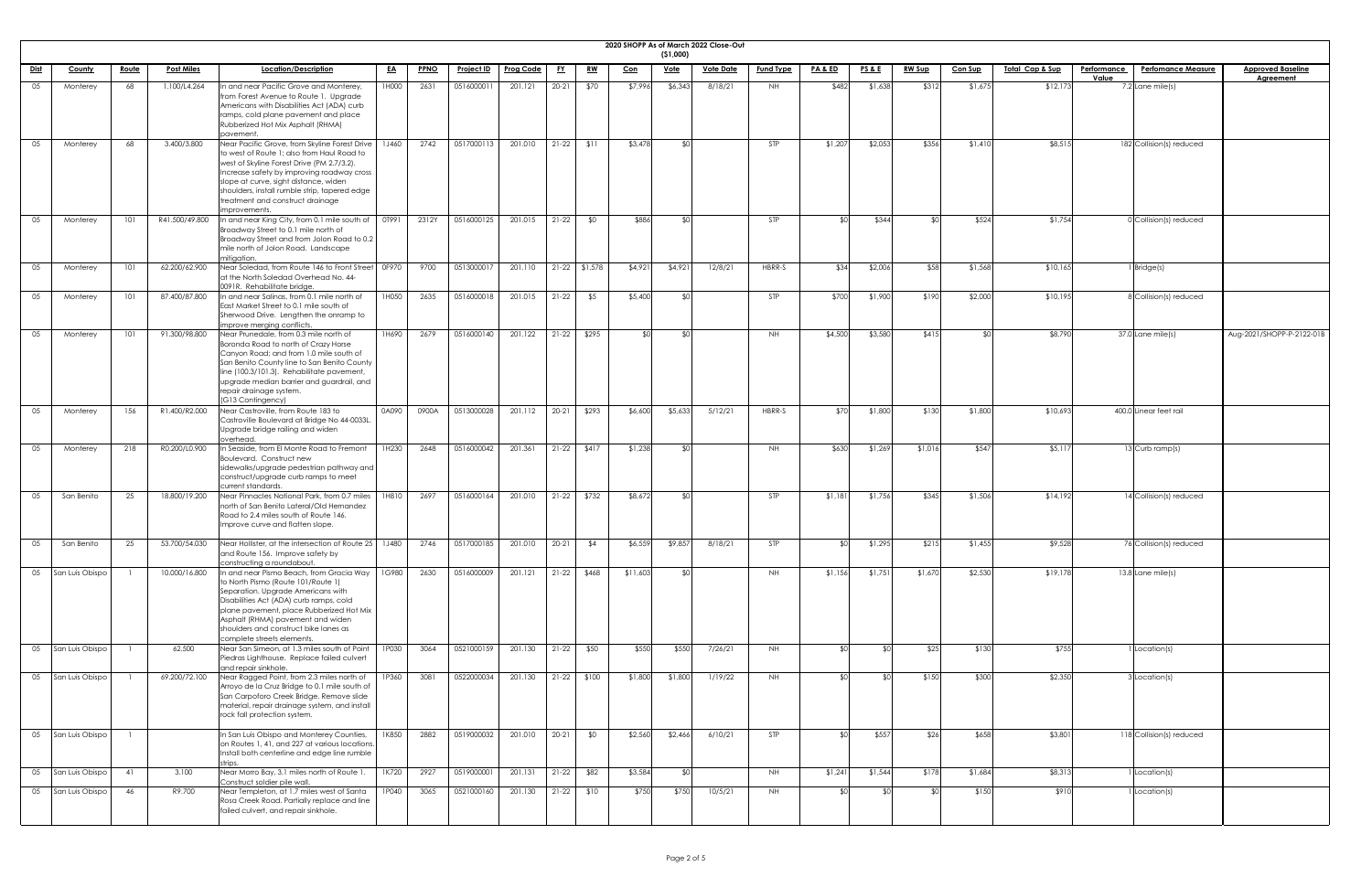|             |                 |              |                   |                                                                                                                                                                                                                                                                                                                                                                                                                                          |              |             |                   |                  |           |               |            |                 | 2020 SHOPP As of March 2022 Close-Out |                  |                    |                 |               |                |                             |                                          |                           |
|-------------|-----------------|--------------|-------------------|------------------------------------------------------------------------------------------------------------------------------------------------------------------------------------------------------------------------------------------------------------------------------------------------------------------------------------------------------------------------------------------------------------------------------------------|--------------|-------------|-------------------|------------------|-----------|---------------|------------|-----------------|---------------------------------------|------------------|--------------------|-----------------|---------------|----------------|-----------------------------|------------------------------------------|---------------------------|
|             |                 |              | <b>Post Miles</b> | Location/Description                                                                                                                                                                                                                                                                                                                                                                                                                     |              |             | <u>Project ID</u> | <b>Prog Code</b> |           | <u>RW</u>     |            | ( \$1,000)      | <b>Vote Date</b>                      | <b>Fund Type</b> | <b>PA &amp; ED</b> | <b>PS&amp;E</b> | <b>RW Sup</b> | <b>Con Sup</b> | <u> Total Cap &amp; Sup</u> | Performance<br><b>Perfomance Measure</b> | <b>Approved Baseline</b>  |
| <u>Dist</u> | County          | <u>Route</u> |                   |                                                                                                                                                                                                                                                                                                                                                                                                                                          | <u>EA</u>    | <b>PPNO</b> |                   |                  | <u>FY</u> |               | <u>Con</u> | <u>Vote</u>     |                                       |                  |                    |                 |               |                |                             | Value                                    | <b>Agreement</b>          |
| 05          | San Luis Obispo | 101          | 27.900            | In the city of San Luis Obispo, at Marsh<br>Street. Correct roadway cross slopes and<br>construct drainage improvements.                                                                                                                                                                                                                                                                                                                 | <b>1J440</b> | 2740        | 0517000101        | 201.010          | $20 - 21$ | \$4           | \$775      | \$402           | 7/16/20                               | STP              | \$333              | \$715           | \$25          | \$309          | \$2,16                      | $20$ Collision(s) reduced                |                           |
| 05          | San Luis Obispo | 101          | 31.500/59.100     | In San Luis Obispo County, from 0.3 mile<br>north of Reservoir Canyon Road to 0.3 mile<br>Inorth of North Paso Robles Overhead; also<br>on Route 46 from Theater Drive to Union<br>Road (PM R21.7/31.9) at various locations.<br>Install vehicle detection systems,<br>Changeable Message Signs (CMS),<br>cameras, and loop detectors.                                                                                                   | 0N220        | 4022        | 0516000007        | 201.315          | $20 - 21$ | \$5           | \$3,621    | \$2,984         | 1/27/21                               | <b>NH</b>        | \$380              | \$1,095         | \$78          | \$702          | \$5,881                     | $62$ Field element(s)                    |                           |
| 05          | San Luis Obispo | 101          | 37.600/46.000     | In and near Atascadero, from Route 58 to<br>Traffic Way at various locations. Replace<br>concrete pavement slabs experiencing<br>accelerated pavement failure in the<br>number one lane with Precast Joint<br>Concrete Pavement (PJCP).                                                                                                                                                                                                  | 1N350        | 3040        | 0520000173        | 201.131          | $20 - 21$ | \$0           | \$10,350   | \$8,454         | 5/12/21                               | NH               | י∩\$               | \$604           | \$64          | \$1,128        | \$12,146                    | <b>I</b> Location(s)                     |                           |
| 05          | San Luis Obispo | 101          | 38.500/39.400     | Near Santa Margarita, from 0.6 mile north of<br>Route 58 to 2.9 miles south of Santa Barbara<br>Road. Cross slope corrections, Open<br>Graded Asphalt Concrete (OGAC) overlay<br>and replace guardrail.                                                                                                                                                                                                                                  | 1J710        | 2765        | 0518000035        | 201.010          | $20 - 21$ | \$3           | \$3,504    | \$2,815         | 7/16/20                               | STP              | י∩ר                | \$968           | \$27          | \$866          | \$5,368                     | $67$ Collision(s) reduced                |                           |
| 05          | San Luis Obispo | 101          | 61.900            | Near Wellsona, at the intersection of Route<br>101 and Wellsona Road. Improve safety by<br>constructing an undercrossing.                                                                                                                                                                                                                                                                                                                | 1J780        | 2766        | 0518000052        | 201.010          |           | 21-22 \$1,820 | \$15,019   | SO <sub>1</sub> |                                       | <b>STP</b>       | \$1,373            | \$3,386         | \$546         | \$3,286        | \$25,430                    | $26$ Collision(s) reduced                |                           |
| 05          | Santa Barbara   |              | 15.600            | Near Lompoc, at the Salsipuedes Creek<br>Bridge No. 51-0095. Biological monitoring<br>mitigation for project EA 0A050.                                                                                                                                                                                                                                                                                                                   | 0A051        | 1501Y       | 0518000097        | 201.111          | $20 - 21$ | \$0           |            |                 |                                       | RMRA             | ו∩≯                |                 | \$∩           | \$100          | \$100                       | $0$ Bridge(s)                            |                           |
| 05          | Santa Barbara   |              | M33.100           | Near Lompoc, at San Antonio Creek Bridge<br>No. 51-0237L/R. Bridge scour mitigation.                                                                                                                                                                                                                                                                                                                                                     | 1F810        | 2563        | 0514000063        | 201.111          | $21-22$   | \$83          | \$1,241    | \$704           | 8/18/21                               | HBRR-S           | \$688              | \$1,692         | \$99          | \$1,029        | \$4,832                     | $2$ Bridge(s)                            |                           |
| 05          | Santa Barbara   | 101          | 2.600/R4.800      | In Carpinteria, from Casitas Pass Road to 0.5   1C8A1<br>mile south of South Padaro Lane.<br>Environmental mitigation (highway planting)<br>for EA 1C821.                                                                                                                                                                                                                                                                                |              | 2426Y       | 0520000052        | 201.120          | $20-21$   | \$0           | \$2,800    | \$1,768         | 3/16/22                               | NH.              | SO <sub>1</sub>    | \$250           | ¶∩\$          | \$500          | \$3,550                     | $0.0$ Lane mile(s)                       |                           |
| 05          | Santa Barbara   | 101          | 4.400/R7.700      | In and near Summerland, from 0.9 mile south<br>of South Padaro Lane Undercrossing to 0.6<br>mile north of Padaro Lane Overcrossing.<br>Rehabilitate roadway. This is a Construction<br>Manager/General Contractor (CMGC)<br>project.                                                                                                                                                                                                     | 1C822        | 2426A       | 0517000083        | 201.120          | $20-21$   | \$410         | \$57,11    | \$85,907        | 5/12/21                               | NH               | SO <sub>1</sub>    | \$4,370         | \$290         | \$12,490       | \$74,670                    | $11.5$ Lane mile(s)                      | Oct-2018/SHOPP-P-1819-06B |
| 05          | Santa Barbara   | 101          | R7.300/9.200      | In and near Summerland, from 0.2 mile north $\mid$ 1C8C1<br>of Padaro Lane Overcrossing to 0.2 mile<br>north of Sheffield Avenue. Environmental<br>mitigation (highway planting) for EA 1C823.                                                                                                                                                                                                                                           |              | 2429Y       | 0520000066        | 201.120          | $20 - 21$ | \$0           | \$2,000    | ያ የ             |                                       | NH               | ¢Λ                 |                 | SOI           | \$400          | \$2,400                     | $0.0$ Lane mile(s)                       |                           |
| 05          | Santa Barbara   | 101          | 9.900/10.600      | In and near the city of Santa Barbara, from<br>0.1 mile south of San Ysidro Avenue<br>Overcrossing to 0.1 mile north of Olive Mill<br>Overcrossing. Replace median barrier,<br>drainage systems, pavement, and upgrade<br>guardrail. Early Work Package No. 1 for<br>Construction Manager/General Contractor<br>(CMGC) parent project EA 1C824.<br>(Local contribution for PA&ED, PS&E and<br>R/W Sup as part of STIP project EA 0N70B.) | <b>1C843</b> | 2426W       | 0521000089        | 201.015          | $21-22$   | \$0           | \$29,200   | י∩\$            |                                       | <b>STP</b>       | ≮∩∣                |                 | ו∩⊅           | \$5,800        | \$35,000                    | 22 Collision(s) reduced                  |                           |
| 05          | Santa Barbara   | 101          | 11.000            | In the city of Santa Barbara, at Butterfly Lane   1E040<br>Pedestrian Undercrossing. Construct<br>pedestrian ramps and sidewalks to comply<br>with Americans with Disabilities Act (ADA)<br>standards.                                                                                                                                                                                                                                   |              | 2468        | 0513000027        | 201.361          |           | 20-21 \$970   | \$3,704    | \$4,547         | 5/12/21                               | NH.              |                    | \$1,875         | \$303         | \$1,136        | \$8,058                     | 2 Curb ramp(s)                           |                           |
| 05          | Santa Barbara   | 101          | 21.400/21.900     | In Goleta, from Route 217 to 0.3 mile north<br>of San Jose Creek Bridge No. 51-0163L/R.<br>Replace bridges.<br>(G13 Contingency)                                                                                                                                                                                                                                                                                                         | 1H430        | 2649        | 0516000073        | 201.110          |           | $21-22$ \$168 |            | SO.             |                                       | HBRR-S           | \$1,400            | \$2,730         | \$70          | ደ∩∣            | \$4,368                     | $2$ <i>Bridge(s)</i>                     |                           |
| 05          | Santa Barbara   | 101          | 33.800/44.800     | Near Gaviota, from El Capitan State Beach<br>Road to Mariposa Reina Overcrossing.<br>Repair fire damaged drainage systems,<br>bridge and pavement, install rockfall<br>mitigation control, and place erosion<br>control.                                                                                                                                                                                                                 | 1P050        | 3066        | 0521000161        | 201.130          |           | $21-22$ \$100 | \$7,600    | \$7,600         | 11/19/21                              | NH               | ¢Λ                 |                 | \$50          | \$1,000        | \$8,750                     | 1 Location(s)                            |                           |

| eline<br>$\frac{1}{1}$ |               |
|------------------------|---------------|
|                        |               |
|                        |               |
|                        |               |
|                        |               |
|                        |               |
|                        |               |
|                        |               |
|                        |               |
|                        |               |
|                        |               |
|                        |               |
|                        |               |
|                        |               |
|                        |               |
|                        |               |
|                        |               |
|                        | $-1819 - 06B$ |
|                        |               |
|                        |               |
|                        |               |
|                        |               |
|                        |               |
|                        |               |
|                        |               |
|                        |               |
|                        |               |
|                        |               |
|                        |               |
|                        |               |
|                        |               |
|                        |               |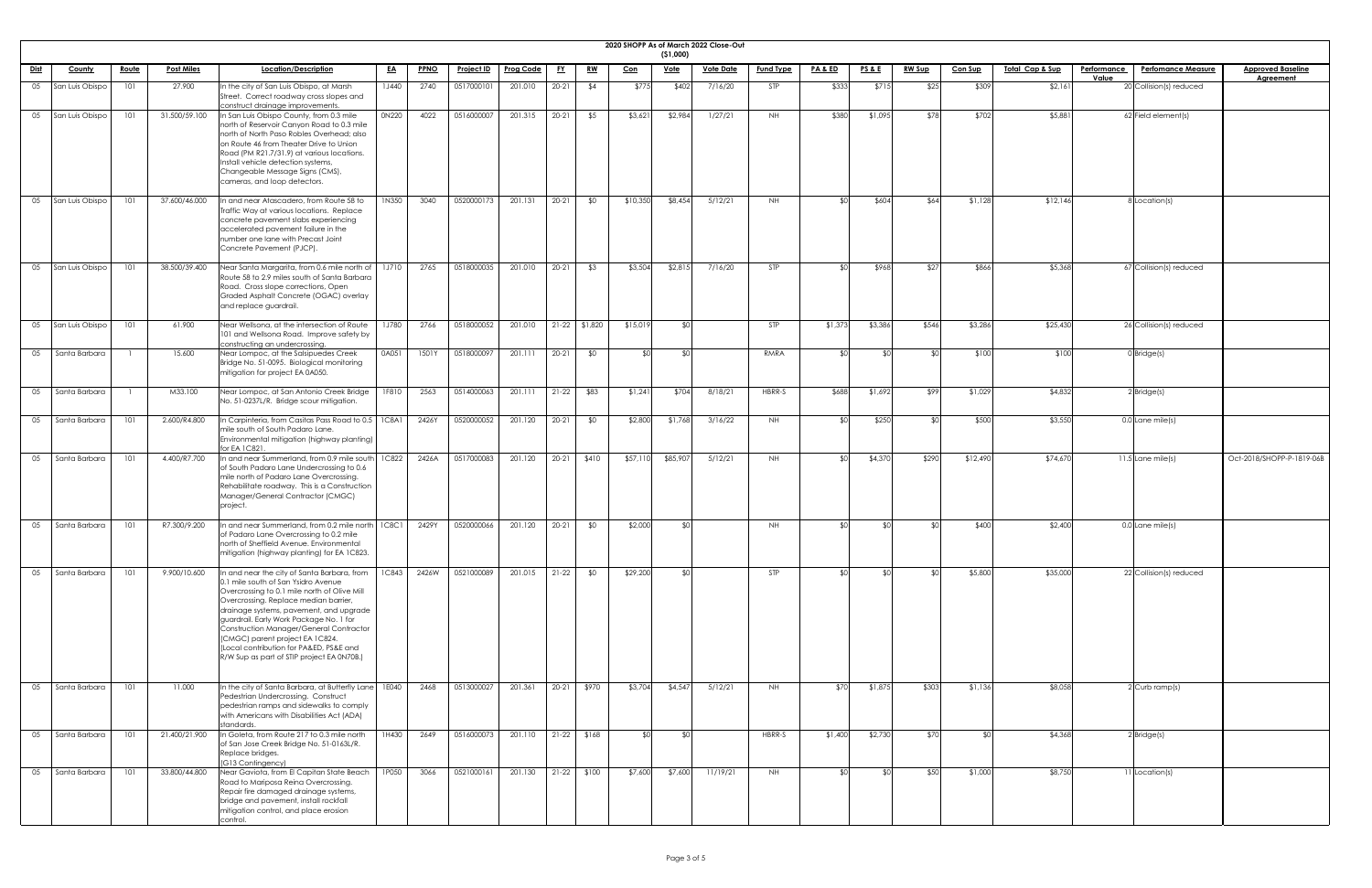|             |               |              |                   |                                                                                                                                                                                                                                                                                                                                               |              |             |                   |                         |           |           |          | (51,000)    | 2020 SHOPP As of March 2022 Close-Out |                  |                    |                 |               |                |                            |             |                                               |                                        |
|-------------|---------------|--------------|-------------------|-----------------------------------------------------------------------------------------------------------------------------------------------------------------------------------------------------------------------------------------------------------------------------------------------------------------------------------------------|--------------|-------------|-------------------|-------------------------|-----------|-----------|----------|-------------|---------------------------------------|------------------|--------------------|-----------------|---------------|----------------|----------------------------|-------------|-----------------------------------------------|----------------------------------------|
| <u>Dist</u> | <b>County</b> | <u>Route</u> | <b>Post Miles</b> | Location/Description                                                                                                                                                                                                                                                                                                                          | <u>EA</u>    | <b>PPNO</b> | <b>Project ID</b> | <b>Prog Code</b>        | <u>FY</u> | <u>RW</u> | Con      | <u>Vote</u> | <b>Vote Date</b>                      | <b>Fund Type</b> | <u>PA &amp; ED</u> | <b>PS&amp;E</b> | <b>RW Sup</b> | <b>Con Sup</b> | <u>Total Cap &amp; Sup</u> | Performance | <b>Perfomance Measure</b>                     | <b>Approved Baseline</b>               |
| 05          | Santa Barbara | 101          | 46.200/R52.300    | Near Gaviota, from 0.1 mile south of                                                                                                                                                                                                                                                                                                          | 1H860        | 2700        | 0517000002        | 201.121                 | $21-22$   | \$131     |          |             |                                       | NH.              | \$2,160            | \$2,648         | \$74          |                | \$5,013                    | Value       | $27.6$ Lane mile(s)                           | Agreement<br>Jun-2020/SHOPP-P-1920-09B |
|             |               |              |                   | Gaviota Beach State Park to Old Coast<br>Highway. Rehabilitate pavement.<br>(G13 Contingency)                                                                                                                                                                                                                                                 |              |             |                   |                         |           |           |          |             |                                       |                  |                    |                 |               |                |                            |             |                                               |                                        |
| 05          | Santa Barbara | 101          | 70.600/71.200     | In Los Alamos, from 0.3 mile south to 0.3 mile<br>north of Route 101/135 Separation No. 51-<br>0073L/R; also on Route 135 (PM 0.1).<br>Landscape mitigation for bridge                                                                                                                                                                        | 1F501        | 2522Y       | 0520000069        | 201.110                 | $21-22$   | \$0       | \$35C    |             |                                       | RMRA             | \$∩                | \$380           | ו∩≯           | \$280          | \$1,010                    |             | $0$ Bridge(s)                                 |                                        |
| 05          | Santa Barbara | 101          | 70.700/90.986     | replacement project EA 1F500.<br>In and near Los Alamos, Orcutt, and Santa<br>Maria, from San Antonio Road to San Luis<br>Obispo County line; also in San Luis Obispo<br>County, near Nipomo from 0.2 mile south<br>and 0.1 mile north of West Tefft Street (PM<br>4.7/5.0), at various locations. Roadside<br>safety improvements.           | 1H850        | 2699        | 0517000001        | 201.235                 | $20 - 21$ | \$25      | \$4,70   | \$5,41      | 5/12/21                               | NH.              | \$714              | \$1,123         | \$35          | \$1,00         | \$7,603                    |             | 66 Location(s)                                |                                        |
| 05          | Santa Barbara | 135          | 10.600/17.600     | In Santa Maria, at various locations from<br>Union Valley Parkway to Preisker Lane.<br>Improve safety by modifying signals at<br>intersections and constructing curb ramps.<br>(Additional \$2,233,000 from local<br>contribution by City of Santa Maria).                                                                                    | 1H960        | 2703        | 0517000039        | 201.010                 | $21-22$   | \$540     | \$8,888  |             |                                       | STP              | ו∩≯                | \$2,234         | \$2,646       | \$2,604        | \$16,912                   |             | 660 Collision(s) reduced                      | Dec-2018/SHOPP-P-1819-09B              |
| 05          | Santa Barbara | 135          | 11.700/17.800     | In and near Santa Maria, from Lakeview<br>Road to Route 101. Upgrade Americans with<br>Disabilities Act (ADA) curb ramps, cold<br>plane pavement, and place Rubberized Hot<br>Mix Asphalt (RHMA) pavement.                                                                                                                                    | 1G970        | 2629        | 0516000008        | 201.121                 | $20 - 21$ | \$378     | \$14,372 | \$15,90     | 6/23/21                               | NH.              | \$∩                | \$1,869         | \$1,832       | \$2,396        | \$20,847                   |             | $24.5$ Lane mile(s)                           | Oct-2018/SHOPP-P-1819-04B              |
| 05          | Santa Barbara | 135          | 17.300/17.600     | In Santa Maria, from Roemer Way to Preisker   1J470<br>Lane; also at Bunny Avenue (PM 16.5).<br>Improve safety by constructing signal<br>systems, sidewalk, and highway lighting.                                                                                                                                                             |              | 2745        | 0517000184        | 201.010   20-21   \$122 |           |           | \$1,696  | \$1,716     | 3/17/21                               |                  |                    | \$86(           | \$534         |                | \$3,782                    |             | 5 Collision(s) reduced                        |                                        |
| 05          | Santa Barbara | 154          | R2.600            | Near Los Olivos, at Alamo Pintado<br>Pedestrian Bridge No. 51-0076Y. Replace<br>bridae                                                                                                                                                                                                                                                        | <b>1C410</b> | 2391        | 0512000139        | 201.110                 | $21-22$   | \$200     | \$3,800  |             |                                       | RMRA             | \$1,125            | \$2,050         | \$50          | \$1,810        | \$9,035                    |             | I Bridge(s)                                   |                                        |
| 05          | Santa Barbara | 154          | R5.800/R6.100     | n Santa Ynez, from 0.2 mile east to 0.1 mile<br>west of Edison Street/Baseline Avenue.<br>Construct a roundabout to improve<br>operations and safety.                                                                                                                                                                                         | 1H310        | 2674        | 0516000060        | 201.310                 | $21-22$   | \$188     | \$6,827  |             |                                       | NH.              | \$793              | \$1,440         | \$418         | \$1,614        | \$11,280                   |             | 10.0 Daily vehicle hour(s) of<br>delay (DVHD) |                                        |
| 05          | Santa Barbara | 154          | 22.900/23.200     | Near Lake Cachuma, at Cold Spring<br>Canyon Bridge No. 51-0037. Install<br>inspection access system below bridge and<br>paint structure.                                                                                                                                                                                                      | <b>1C420</b> | 2392        | 0512000141        | 201.110                 | $20 - 21$ | \$50      | \$17,000 | \$15,27     | 8/12/20                               | HBRR-S           | \$1,100            | \$1,500         | \$75          | \$3,880        | \$23,605                   |             | 1 Bridge(s)                                   | Dec-2018/SHOPP-P-1819-09B              |
| 05          | Santa Barbara | 154          | 24.000/29.200     | Near the city of Santa Barbara, from 0.4 mile   1M370<br>east of Stagecoach Road to 0.8 mile west of<br>San Antonio Creek Road at various<br>locations. Place High Friction Surface<br>Treatment (HFST) and construct centerline<br>rumble strip.                                                                                             |              | 3011        | 0519000130        | 201.010                 | $21-22$   | \$0       | \$4,243  | \$3,809     | 9/16/21                               | <b>STP</b>       |                    | \$680           | \$42          | \$496          | \$5,461                    |             | 151 Collision(s) reduced                      |                                        |
| 05          | Santa Barbara | 154          | R31.820/R32.070   | In the city of Santa Barbara, from La Colina<br>Road Undercrossing (UC) No. 51-0256 to<br>Primavera Road UC No. 51-0257. Upgrade<br>bridge railing and reconstruct abutment for<br>bridge rehabilitation.                                                                                                                                     | 1H450        | 2651        | 0516000075        | 201.110                 | $21-22$   | \$3       | \$8,839  | \$6,03      | 8/18/21                               | HBRR-S           | \$928              | \$2,135         | \$52          | \$1,956        | \$13,913                   |             | $2$ <i>Bridge(s)</i>                          |                                        |
| 05          | Santa Barbara | 166          | 8.100             | In Santa Maria, at the intersection with Miller<br>Street. Modify traffic signal.                                                                                                                                                                                                                                                             | 1K100        | 2870        | 0518000122        | 201.010                 | $20 - 21$ | \$20      | \$594    | \$785       | 1/27/21                               | <b>STP</b>       |                    | \$595           | \$208         | \$341          | \$1,758                    |             | 25 Collision(s) reduced                       |                                        |
| 05          | Santa Barbara | 217          | 0.900/1.400       | Near Goleta, from 0.1 mile south to 0.4 mile<br>north of San Jose Creek Bridge No. 51-0217<br>Replace bridge.<br>(G13 Contingency)                                                                                                                                                                                                            | <b>1C360</b> | 2386        | 0512000134        | 201.110                 | $21-22$   | \$833     |          |             |                                       | HBRR-S           | \$3,887            | \$3,459         | \$156         |                | \$8,335                    |             | 1 Bridge(s)                                   | Jan-2021/SHOPP-P-2021-04B              |
| 05          | Santa Barbara | 246          |                   | In Lompoc, at combined segment of Route<br>246 and Route 1, on Route 246, from 0.3 mile<br>west of V Street to H Street (PM 8.393/9.55);<br>also on Route 1, from H Street to 12th Street<br>(PM 19.3/20.6). Upgrade Americans with<br>Disabilities Act (ADA) curb ramps, cold<br>plane pavement and place Hot Mix Asphalt<br>(HMA) pavement. | 1H010        | 2632        | 0516000012        | 201.121                 | $21-22$   | \$563     | \$7,802  | \$8,673     | 3/16/22                               | NH.              | SO <sub>1</sub>    | \$3,630         | \$2,460       | \$1,750        | \$16,205                   |             | 9.9 Lane mile(s)                              |                                        |
| 05          | Santa Barbara | Var          |                   | In Santa Barbara and San Luis Obispo<br>Counties, on Routes 101, 135, and 246 at<br>various locations. Install Accessible<br>Pedestrian Signals (APS) push buttons,<br>Countdown Pedestrian Signals (CPS) heads,<br>pedestrian barricades, and crosswalk<br>signage to improve pedestrian and bicycle<br>safety.                              | 1G960        | 2628        | 0516000006        | 201.015                 | $20-21$   | \$16      | \$1,928  | \$1,190     | 6/23/21                               | STP              | \$879              | \$940           | \$71]         | \$746          | \$4,580                    |             | 3 Collision(s) reduced                        |                                        |